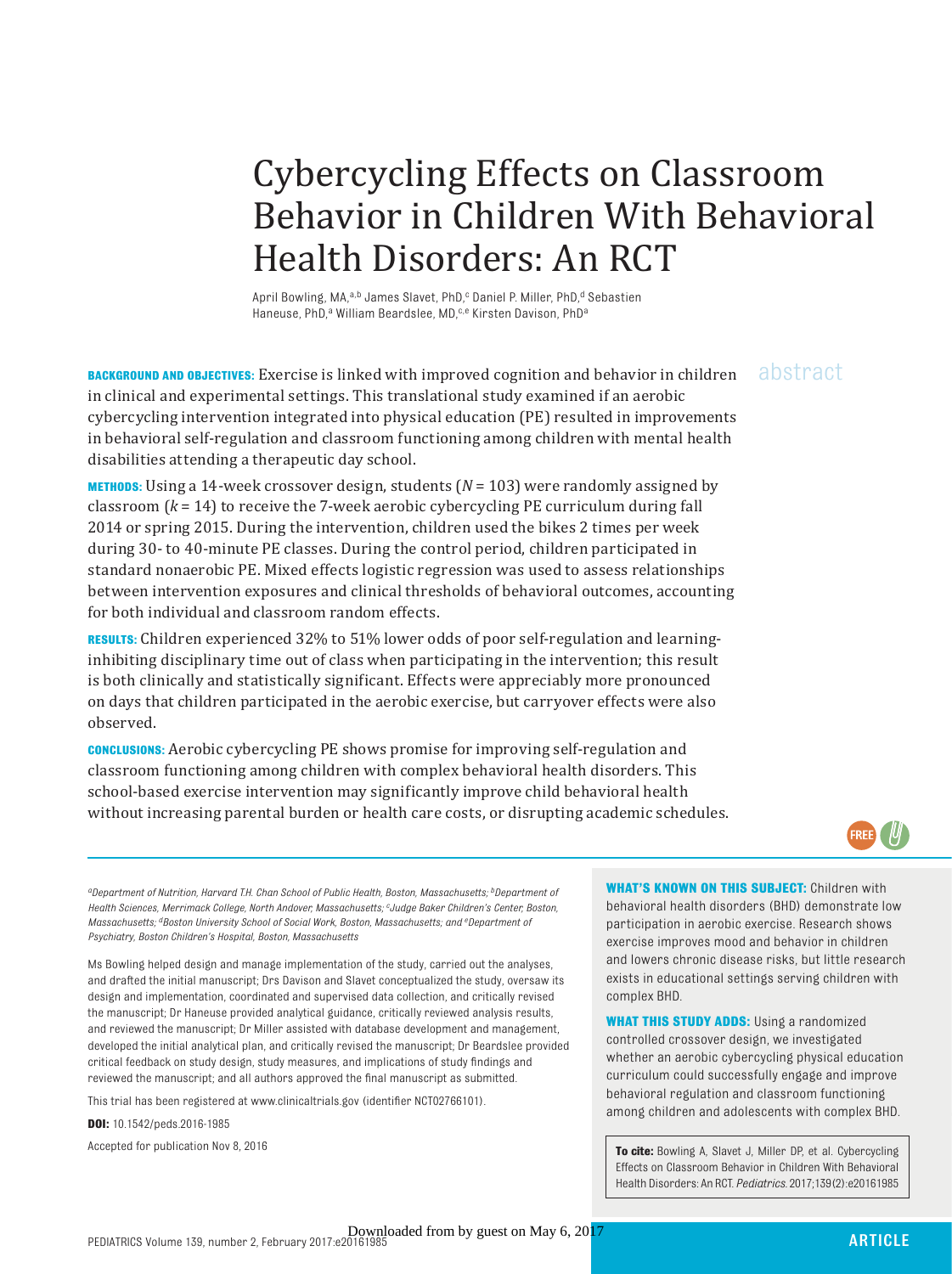The Centers for Disease Control and Prevention reports 13% to 20% of children living in the United States experience behavioral health disorders (BHD) in a given year; such disorders are among the most costly conditions to treat in children. $1$  Those experiencing BHD have other chronic health conditions (eg, asthma, diabetes) more often than children without  $BHD<sub>1,2</sub>$ 

Meanwhile, there is growing evidence that children with BHD are less likely to engage in aerobic exercise/ physical activity than their typically developing peers.<sup>3,4</sup> This can occur for many reasons, including exclusion from sports due to behavioral problems, comorbid sensory issues, delayed motor skills, and anxiety.<sup>4,5</sup> Low engagement in aerobic activity is linked with lower fitness, which may then additionally discourage exercise participation.3

Low engagement in exercise is particularly troubling given these children's increased risk for chronic diseases and evidence that exercise may have cognitive, behavioral, and emotional benefits. Relatively short bouts of exercise have been shown to improve impulsivity and mood state among typically developing children and those with a single BHD, such as attention-deficit/hyperactivity disorder, autism, or depression.<sup>6-8</sup> Exercise intensity has also been linked to cognitive effects in children; 1 study found that vigorous intensity exercise resulted in better executive function outcomes than moderate/ light intensity exercise.<sup>9</sup>

These findings emphasize the importance of finding aerobic exercise modalities that overcome the engagement challenges facing this population of children with BHD. However, this research has not been translated into special education settings or extended to examine effects in children with heterogeneous BHD. Thus, in this study, we examine if a cybercycling physical education (PE) intervention, which successfully engages children with BHD in aerobic exercise, $10$  is linked to improvements in behavioral self-regulation and classroom functioning relative to standard nonaerobic PE.

# **METHODS**

# **Setting and Participants**

The study was conducted at a therapeutic day school affiliated with Harvard Medical School. The school enrolls ∼110 children each year in kindergarten through 10th grade with diagnosed BHD, many of whom have learning disabilities, but does not serve children with intellectual disabilities.

Students are predominantly boys and have multiple diagnoses; in an average school year, ∼40% of enrolled students are diagnosed with autism, 60% with attention-deficit/ hyperactivity disorder, 40% with an anxiety disorder, and 30% with a mood disorder. There are 14 classrooms, each with a head teacher, an assistant teacher, and a classroom counselor. Students are engaged with a variety of in-school service providers including psychologists, occupational therapists, and speech pathologists.

# **Intervention Design**

A 14-week crossover design was used. Children were randomly assigned by classroom to receive the 7-week intervention during the fall or spring, with a 10-week washout period between treatment arms. A simple random number generator was used to assign 7 classes to the fall treatment; the remainder served as the fall control group and received treatment in the spring. Detailed information on the intervention and its development is published elsewhere. 11

The intervention, known as "Manville Moves," featured a progressive and aerobically challenging PE curriculum using virtual-reality exergaming stationary bicycles (cybercycles). The curriculum overview is shown in

Supplemental Fig 3. Existing PE efforts at the school were not successful at engaging the majority of children in extended bouts of aerobic exercise. Therefore, the exercise modality was selected to optimally engage children with complex BHD who, again, often face exercise engagement challenges, such as sensory processing disorders, low fitness levels, socialization challenges, and motor delays; the curriculum was designed to gradually accustom participants to riding for extended durations and higher intensities.

During the intervention, children used the bikes 2 times per week during 30 to 40-minute PE classes, starting at 10 minutes riding duration and building to >20 minutes over the 7-week period. During the control period, children continued to participate in standard PE programming (2 times per week × 30–40 mins). Standard PE is focused on games to build socialization and team skills as well as motor skill acquisition through activities, such as basketball shooting; thus, there are only short bouts of aerobic exercise and many students struggle to remain engaged even with extensive staff attention.

The study protocol was reviewed and approved by the Harvard T.H. Chan School of Public Health Institutional Review Board. The intervention was codesigned by school personnel and the research team and implemented during the 2014–2015 academic year. The school elected to integrate the intervention into school programming; thus, an opt-out consent process was used. Demographic/baseline data were obtained by using an online caregiver survey after an active consent process.

# **Objectives**

The study's first research aim was to determine if students had improved classroom functioning demonstrated through reduced disciplinary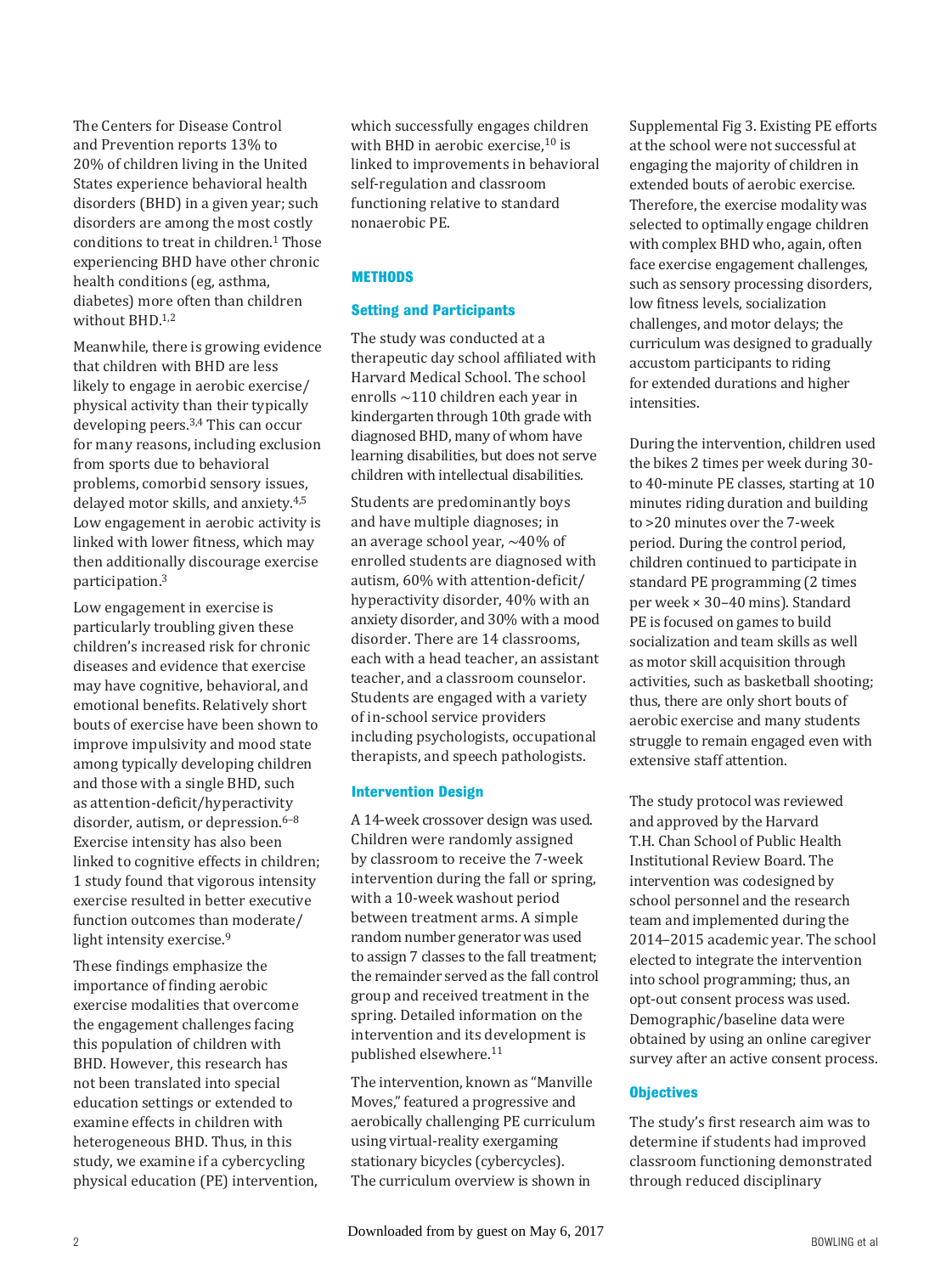time out of class (TOC), as well as improved self-regulation scores when participating in the intervention PE curriculum compared with standard nonaerobic PE. Thus, the first aim was to assess the combined acute and chronic effects of exercise, along with programmatic effects of the intervention, over the duration of the 7-week intervention compared with the 7-week control condition.

The second research aim was to specifically assess the acute effects of exercise by examining behavioral changes only on days that children participated in the aerobic cybercycling PE intervention compared with the control condition.

#### **Exposure and Outcomes**

Exercise exposure was measured using the data captured by the bicycles via student-specific login codes. Data compiled for each riding bout included timestamp, average heart rate, and minutes of riding. Student refusals to ride, as well as any occurrences of mechanical or electrical failure, were documented on paper. It was not feasible to collect objective exercise data for the control condition because children would not tolerate wearing heart rate monitors or accelerometers. However, the standard PE curriculum did not include programming targeting aerobic exercise while children were in the control condition. Additional information on fidelity of implementation and student engagement is described elsewhere.<sup>10</sup>

Behavioral self-regulation was operationalized by using the Conners' Abbreviated Teacher Rating Scale (CATRS-10), a validated screening instrument for behavioral problems related to inattention, impulsivity/ hyperactivity, and emotional lability.<sup>12,13</sup> Classroom counselors completed the CATRS-10 at the end of each school day for each student. The instrument consists of 10 statements regarding the child's

behavior rated on a 4-point Likert scale, with a total score ranging from 0 to 30.<sup>13</sup> A score of  $\geq$ 15 has been the standard for screening children with symptomatology at a level of clinical concern. 14–16 Equivalent screening thresholds were used for the emotional lability subscale (4 questions,  $\geq 6$  out of a possible 12) and impulsivity subscale (6 questions,  $\geq$ 9 out of a possible 18).

Because the classroom counselors accompanied students to PE, it was not possible to blind them to the participants' treatment group assignment. However, the counselors were not explicitly informed of the study objectives and received no incentives dependent on the participants' treatment group assignment. They were also prevented from viewing previous recordings of CATRS-10 to help prevent manipulations of variability based on previous measurements. The study coordinator for the school reviewed counselor reporting records on a weekly basis to ensure compliance. A research assistant was also assigned to check CATRS-10 scores for variability on a bi-weekly basis; no statistically significantly decrease in reporting variability was observed during the course of the study. In addition, no differences in reporting patterns were observed on days when floating counselors filled in for classroom counselors who were absent. Of note, the floating counselors did not attend PE sessions with the class and therefore were not aware of their treatment status.

Classroom functioning was operationalized based on TOC. When teachers determined a child must leave class due to unacceptable behavior, counselors recorded the event using the mobile survey platform to enter the student identification code and number of minutes for each TOC event as it occurred. This measure yielded minutes of TOC per day and number of TOC events per day for each

student. Teachers followed a schoolwide policy when determining whether a child receives TOC and, unlike counselors, were blinded to treatment status. Because recording TOC has been a longstanding procedure, and any TOC must be reported to parents, we feel that this measure is less vulnerable to subjective interpretation or bias if the treatment status was learned by teachers.

School clinicians established a priori thresholds for clinically relevant TOC per day that constituted either a disruption to a student's ability to learn classroom material (defined as ≥1 events per day regardless of cumulative time or  $\geq$ 10 minutes per day regardless of total number of events), or prevented meaningful learning for that day (defined as ≥5 events per day or ≥90 minutes per day).

#### **Sample Size and Analytical Plan**

Because exposures and outcomes were measured each day, the relevant unit of analysis for the study is a childday. A logistic-normal mixed effects regression model<sup>17</sup> was used to assess relationships between intervention exposures and clinical thresholds of behavioral outcomes accounting for both individual and classroom random effects. Outcome variables were dichotomous indicators of whether a child exceeded clinical or screening thresholds for either classroom functioning, measured by TOC, or self-regulation by using the CATRS-10.

The maximum possible sample size was 109 based on school enrollment, and a priori power calculations indicated that a sample of at least 75 students would provide power >90% to detect the small to moderate effect sizein executive functioning evident in the literature.<sup>6,18,19</sup> Given nearly universal participation, daily outcome measurements, crossover design, and minimal attrition, the sample size was more than adequate.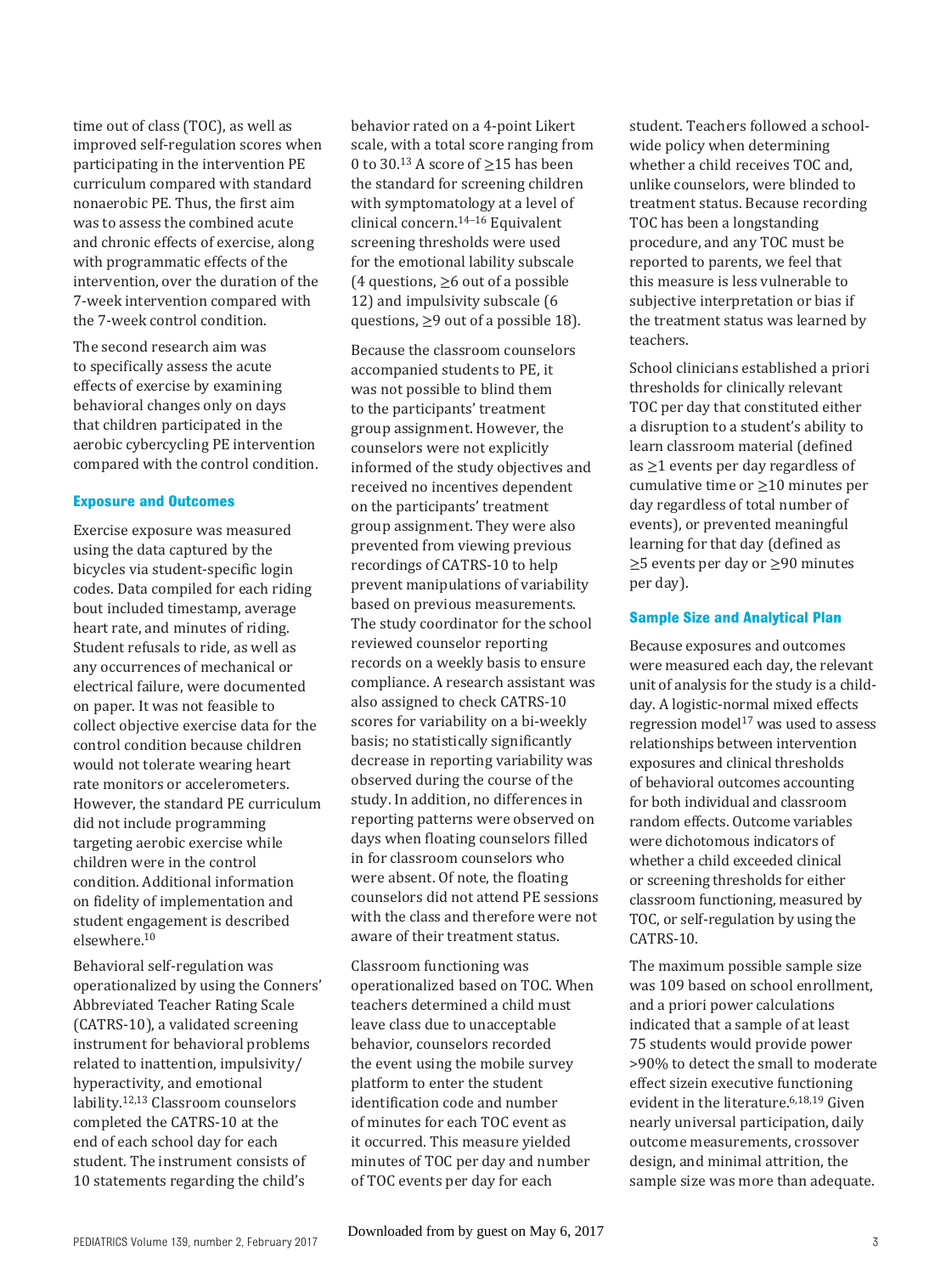

#### **FIGURE 1**

Enrollment, randomization, and attrition flow diagram (Consolidated Standards of Reporting Trials). Lower, elementary school classroom; Middle, middle school classroom; Upper, high school classroom.

The number of child-days varied by outcome and are described in the results section.

The primary models tested aim 1 (ie, the overall treatment effect of the intervention) for each outcome measure. Treatment status and treatment order were included in each model as independent variables to evaluate overall treatment effects while accounting for potential seasonality/contamination effects. The secondary models assessing aim 2 (ie, the acute exercise effects of the intervention) additionally included terms indicating whether a child participated in the cybercycling PE class intervention on that day. Finally, the models were also run introducing a dichotomous variable

representing whether the students used the bikes in the virtual course mode or the video gaming mode to test for potential exergaming effects. All statistical analyses were conducted in Stata version 13.1 (Stata Corp, College Station, TX), by using a two-tailed significance level of  $P = .05$ .

# **RESULTS**

#### **Demographic Characteristics**

 Figure 1 shows the CONSORT enrollment, randomization, and attrition flow diagram. The final enrollment was *N* = 103 students; the fall intervention arm included *n* = 51 students in 7 randomly assigned classrooms, and the

**TABLE 1** Baseline Participant Characteristics

|                                                          | Overall $(N = 103)$ |
|----------------------------------------------------------|---------------------|
| Boys, N (%)                                              | 86 (83.5)           |
| Age, y, mean (range)                                     | $11.8(7-16)$        |
| Multiple diagnoses, N<br>$(%)^a$                         | 46 (57.5)           |
| Taking medication, N<br>$(%)^a$                          | 39 (50.7)           |
| Race/ethnicity, N (%) <sup>a,b</sup>                     |                     |
| Black                                                    | 7(8.8)              |
| White                                                    | 68 (85.0)           |
| 0ther                                                    | 4(5.0)              |
| Eligibility free/reduced-                                | 23 (29.9)           |
| cost lunch. N (%) <sup>a</sup>                           |                     |
| Met fitness standards<br>at baseline, N (%) <sup>c</sup> | 11 (17.8)           |

a Subset of students for whom a guardian returned a baseline survey  $(n = 80)$ .

**b** One family declined to answer so categories do not add to 100%.

<sup>c</sup> Subset of students who participated in baseline fitness testing (*n* = 62).

spring intervention arm included *n* = 52 students in the remaining 7 classrooms. Baseline demographic data are contained in Table 1. Participants were 83.5% boys, and ages ranged from 7 to 16 years with a mean of 11.8 years. No adverse events occurred during the intervention.

# **Documentation of the Exposure and Outcome Variables**

There were 913 cybercycling PE days; average cycling duration in class was  $16.1$  ( $\pm$ 5.3) minutes, while average heart rate was 146.6 (±25.3) beats per minute. This indicates that students achieved sustained aerobic exercise<sup>20</sup> during cybercycling PE classes on average.

For the classroom functioning outcome of TOC, there were 6419 observations recorded over both intervention periods (fall, *n* = 3318, mean minutes per day,  $\bar{x}$ = 17.44 ± 50.11; spring,  $n = 3101$ ,  $\bar{x} = 17.48 \pm$ 54.18), of which there were 2122 instances of students having  $\geq$ 1 removals from class in a day (fall, *n* = 1205; spring, *n* = 917). There were 5252 observations of CATRS-10 scores recorded (fall, *n* = 2378, mean score,  $\bar{x}$ = 9.03 ± 7.02; spring,  $n = 2874$ ,  $\bar{x} = 8.50 \pm 6.52$ ); of those,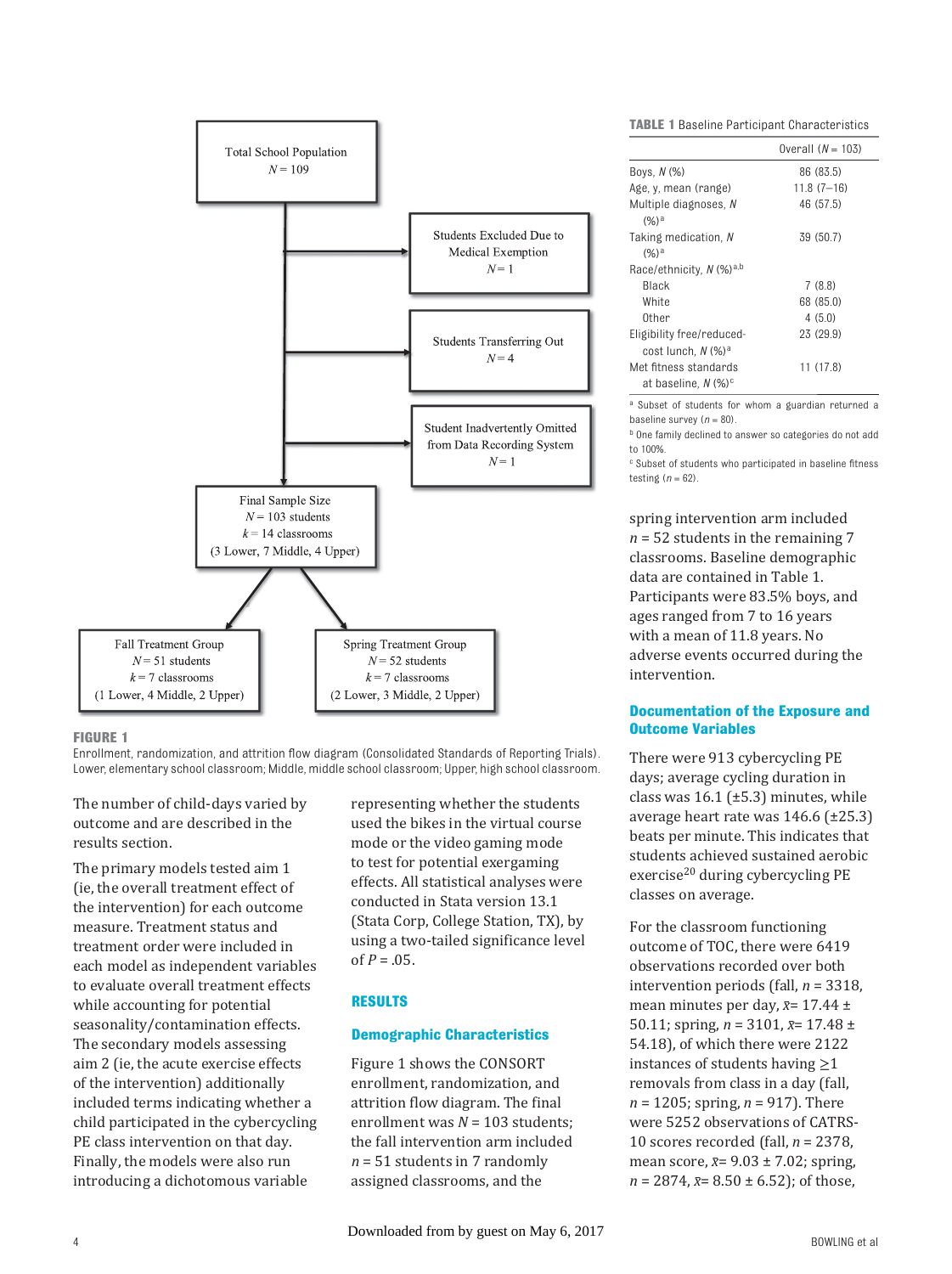955 exceeded the clinical screening threshold for disruptive behavior (fall, *n* = 475; spring, *n* = 480). Treatment order was not found to be significant in any of the models. Individual and classroom random effects are controlled for in all analyses; children serve as their own controls and group level differences in outcome variables between fall and spring do not affect the validity of analyses. Compared with days in the control condition, percentages of children exceeding screening thresholds for overall CATRS-10 score and both impulsivity and emotional lability subscores declined on days in the intervention condition and were lowest on days when the children participated in cybercycling PE class (Fig 2). Post-hoc tests found no evidence of time-of-day effects for morning versus afternoon PE classes.

#### **Models Testing Overall Intervention Effect (Aim 1)**

Results (Table 2, Model 1) show clinically significant intervention effects. While in the 7-week intervention, students experienced significantly reduced odds of exceeding screening thresholds for total CATRS-10 score (odds ratio [OR], 0.68; 95% confidence interval [CI], 0.57–0.81), emotional lability subscore (OR, 0.64; 95% CI,  $0.52 - 0.77$ ), and impulsivity/ hyperactivity subscore (OR, 0.49; 95% CI, 0.36–0.67), relative to when they participated in standard nonaerobic PE (ie, the control condition). Students also experienced significantly lower odds of having ≥5 TOC events (OR, 0.54; 95% CI, 0.32–0.91). The overall treatment effect was not significant for learning disruptive TOC outcomes (1+ events, 10+ minutes) or preclusive to learning TOC minutes (90+ minutes).

#### **Models Testing Acute Exercise Effects (Aim 2)**

The effects of acute exercise were significantly more pronounced than the overall intervention effects



#### **FIGURE 2**

Percentage of participants exceeding CATRS-10 screening thresholds as a function of study condition.

**TABLE 2** Overall Intervention and Cybercycling PE Effects on Behavioral Outcomes Compared With Control Condition

| Outcome                                     | Overall Intervention<br>Effect, Adjusted OR<br>$(95\% \text{ Cl})^{\text{a}}$ | Intervention Effect on<br>Cybercycling PE Days.<br>Adjusted OR (95% CI) <sup>b</sup> |
|---------------------------------------------|-------------------------------------------------------------------------------|--------------------------------------------------------------------------------------|
|                                             | (Model 1)                                                                     | (Model 2)                                                                            |
| Exceeds Total CATRS-10 Screening Threshold  | $0.68$ $(0.57 - 0.81)$                                                        | $0.29(0.14 - 0.61)$                                                                  |
| Exceeds Impulsivity/Hyperactivity Threshold | $0.49(0.36 - 0.67)$                                                           | $0.28(0.13 - 0.59)$                                                                  |
| <b>Exceeds Emotional Lability Threshold</b> | $0.64(0.52 - 0.77)$                                                           | $0.24(0.11 - 0.53)$                                                                  |
| 1+ TOC events/day                           | $1.04(0.92 - 1.18)$                                                           | $0.43(0.26 - 0.72)$                                                                  |
| 5+ TOC events/day                           | $0.54(0.32 - 0.91)$                                                           | $0.10(0.02 - 0.61)$                                                                  |
| 10+ TOC minutes/day                         | $1.03(0.89 - 1.18)$                                                           | $0.50(0.29 - 0.89)$                                                                  |
| 90+ TOC minutes/day                         | $1.04(0.84 - 1.31)$                                                           | $0.34(0.14 - 0.84)$                                                                  |

a Adjusted for treatment order and accounting for random effect of individual and random effect of classroom assignment. Odds relative to any day in the control condition.

b Adjusted for treatment order, elective biking days, and nonadherent PE class days in the treatment condition. Odds relative to nonbiking days in the control condition.

( Table 2, Model 2). On days that students participated in an intervention PE class, they experienced clinically and statistically significantly reduced odds of exceeding screening thresholds for total CATRS-10 score (OR, 0.29; 95% CI, 0.14–0.61), emotional lability subscore (OR, 0.24; 95% CI, 0.11– 0.53), and impulsivity/hyperactivity subscore (OR, 0.28; 95% CI, 0.13– 0.59), relative to the control condition. Acute effects of cybercycling PE class also resulted in significantly reduced odds of both learning-disruptive and preclusive TOC events (OR, 0.43; 95% CI, 0.26–0.72; OR, 0.10; 95% CI, 0.02– 0.61) and minutes (OR, 0.50; 95% CI, 0.29–0.89; OR, 0.34; 95% CI, 0.14– 0.84). Treatment order and video

gaming mode were not significant in any of the models.

#### **DISCUSSION**

This study provides compelling evidence that children and adolescents with multiple, heterogeneous BHD in a school setting can successfully engage in and experience behavioral benefits from an aerobic, cybercycling PE curriculum. Across the intervention period, odds that children would display clinically disruptive behaviors, including impulsivity and emotional lability, were 32% to 51% lower than during the control condition. These effects strengthened on days when children participated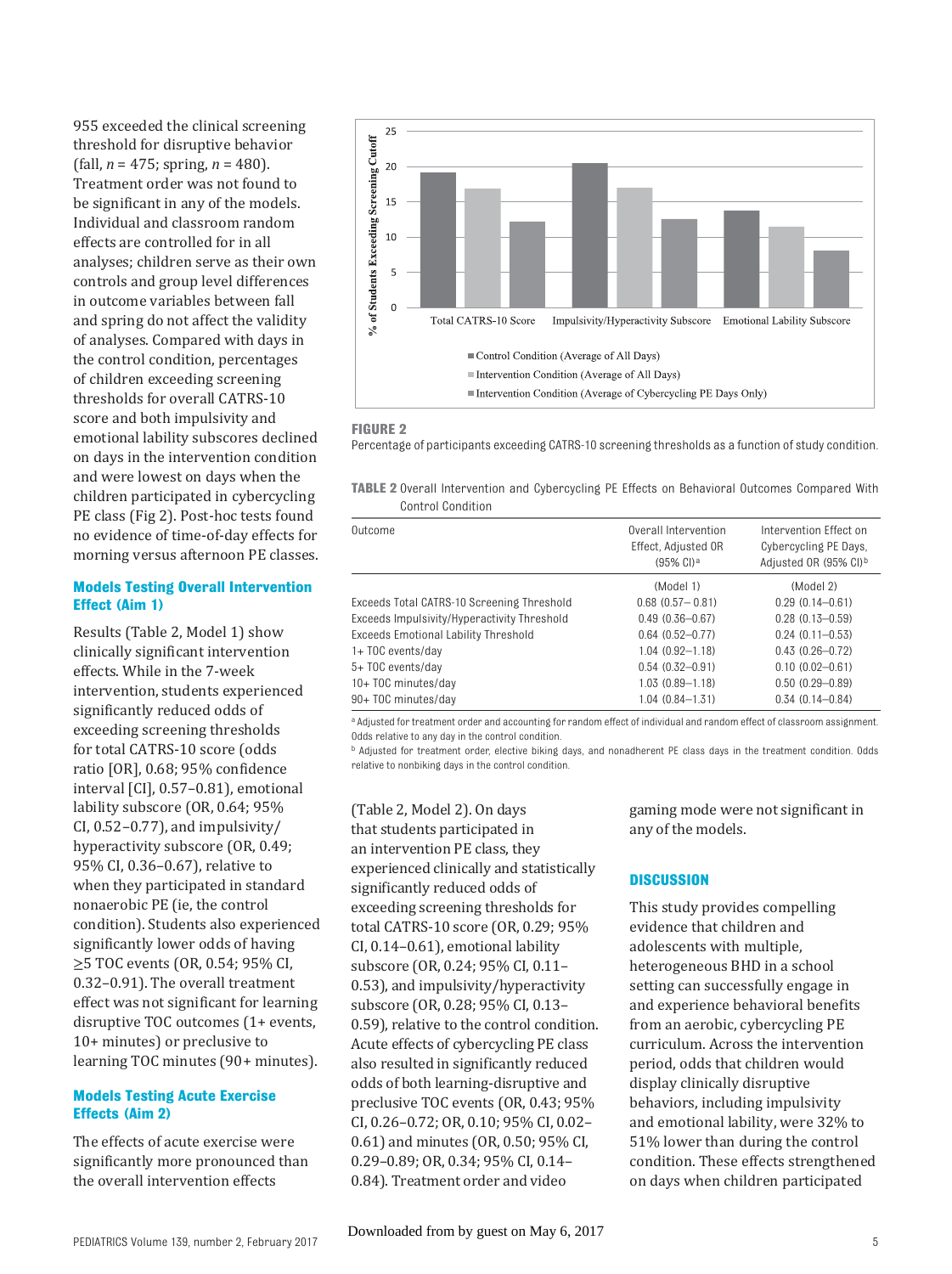in an intervention cybercycling class; here, odds of disruptive levels of behavioral dysregulation declined between 71% and 76% relative to the control condition. Acute exercise led to significant declines in odds of receiving learning disruptive and preclusive amounts of disciplinary TOC. These results build on previous research showing positive effects of aerobic exercise on mood and impulsivity in children, and translate those findings into a program implemented in a real world setting with children with multiple BHD.

The primary research aim was to determine whether intervention participation resulted in improved behavioral outcomes for students; this was the case; however, effects were more pronounced on days when the children participated in the structured, aerobic cybercycling PE classes. So although there seemed to be chronic exercise and programmatic effects of this intervention on behavioral selfregulation and classroom functioning even on days when children did not bike, acute exercise is the primary driver of the intervention effect. This finding is consistent with previous studies and proposed mechanisms by which neuroendocrine and reticularactivating systems affect mood and functioning in areas of the brain related to executive function and impulse control.<sup>21</sup>

Although it was impossible to blind counselors to the intervention condition, we feel risk of bias in recording student behaviors due to knowledge of treatment status was low. Neither teachers nor counselors were aware of the primary study hypotheses. Also, the outcome of disciplinary TOC is determined by classroom teachers who were not aware of treatment condition. Post-hoc tests for bias included comparison of CATRS-10 by blinded (floating) and nonblinded counselors, which indicated no reporting differences, and examination of scores on days students electively

rode. If counselors were aware of the hypothesis/biased in reporting, scores should have been lower for children on those days as they were for cybercycling PE days because counselors accompany them to ride; in fact, point estimates indicated worse scores than on nonriding days (not statistically significant).

In addition to aerobic exercise, the cybercycling PE classes may hold several other advantages over standard PE programming. They require fewer transitions, which are often challenging to children with BHD. Also, the cybercycling PE allowed students to avoid peer judgments of performance, because other students could not see their performance data unless they shared it. It was also less noisy and chaotic than standard PE classes. 10 However, it is important to note that a standard PE class may confer its own benefits, including motor skill acquisition, team sports practice, and socialization. Cybercycles are also relatively expensive; because the key is overcoming aerobic exercise engagement barriers, other modalities should be explored with similar populations.

Because the intervention was implemented as part of school programming, participation was nearly universal; therefore, selection biases that generally accompany active participant recruitment and consent protocols were avoided. The generalizability of the results is enhanced because participants had a wide variety of diagnoses, including complex comorbidities. Finally, this study demonstrates strong ecological validity because the intervention was conducted within the existing school schedule and staffing. This improves potential for scale-up/dissemination in more diverse settings catering to children with BHD.

Despite these strengths, the generalizability of the results is limited by the setting and population targeted. Therapeutic day schools

serve children who have been unsuccessful in public school special education environments. Thus, findings from this study are limited to students with substantial BHD. Future research that tests the intervention in special education programs in public schools is needed to determine if a broader group of children may benefit from the program.

Despite overall cuts to PE class-time allocation, 22 efforts are taking place across the United States to allow movement in classrooms to facilitate improved learning and behavior.<sup>23</sup> However, although children with BHD may benefit the most from the effects of aerobic exercise, they are least likely to be easily engaged in such activities. This study shows that a cybercycling PE curriculum can successfully engage children with a variety of complex BHD in high-quality aerobic exercise and, as a result, they experience significant improvements in important behavioral measures. Critically, such a curriculum can successfully affect student behavior within existing school programming with short durations and low frequency.

# **ACKNOWLEDGMENTS**

We thank the students, families, and staff at the Manville School for their participation in the implementation and evaluation of Manville Moves, in particular Brian Wood, Bobby Hermesch, Jim Prince, and Amanda Hayes. We also thank Tom McCarthy for providing equipment technical support and expertise.

#### **ABBREVIATIONS**

BHD: behavioral health disorder CATRS-10: Conners' Abbreviated Teacher Rating Scale CI: confidence interval OR: odds ratio PE: physical education TOC: disciplinary time out of class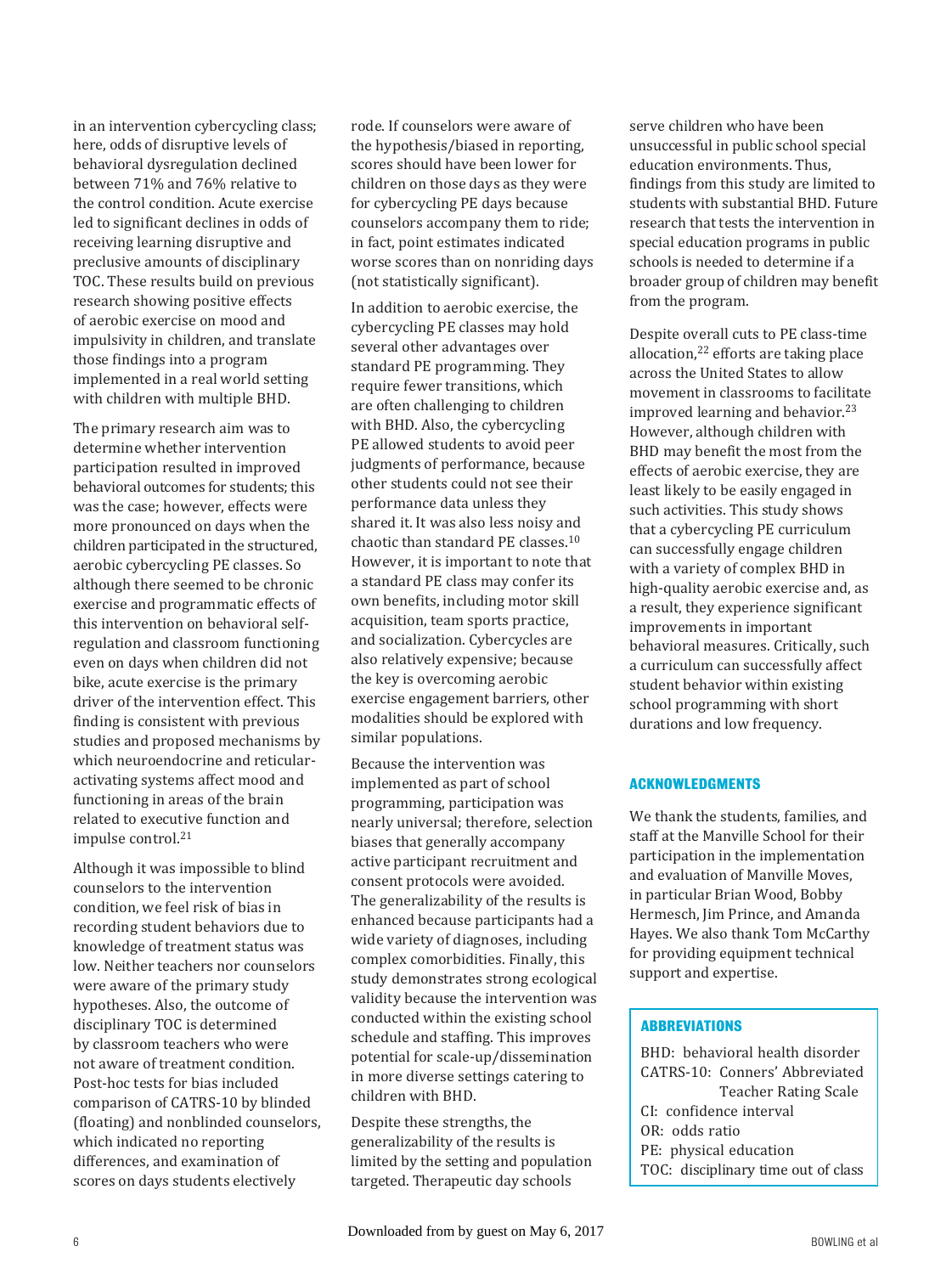Address correspondence to April Bowling, MA, Department of Nutrition, Harvard T.H. Chan School of Public Health, 665 Huntington Ave, Building 2 Room 320, Boston, MA 02115. E-mail: april.bowling@mail.harvard.edu

PEDIATRICS (ISSN Numbers: Print, 0031-4005; Online, 1098-4275).

Copyright © 2017 by the American Academy of Pediatrics

FINANCIAL DISCLOSURE: The authors have indicated they have no financial relationships relevant to this article to disclose.

**FUNDING:** This work was supported by Harvard University philanthropic funding, a TriROK Foundation grant, and an Ascend Capital grant.

POTENTIAL CONFLICT OF INTEREST: The authors have indicated they have no potential conflicts of interest to disclose.

#### **REFERENCES**

- 1. Perou R, Bitsko RH, Blumberg SJ, et al; Centers for Disease Control and Prevention. Mental health surveillance among children--United States, 2005- 2011. *MMWR Suppl*. 2013;62(2):1–35
- 2. Merikangas KR, He JP, Burstein M, et al. Lifetime prevalence of mental disorders in U.S. adolescents: results from the National Comorbidity Survey Replication--Adolescent Supplement (NCS-A). *J Am Acad Child Adolesc Psychiatry*. 2010;49(10):980–989
- 3. Rimmer JH, Rowland JL, Yamaki K. Obesity and secondary conditions in adolescents with disabilities: addressing the needs of an underserved population. *J Adolesc Health*. 2007;41(3):224–229
- 4. Bandini LG, Curtin C, Hamad C, Tybor DJ, Must A. Prevalence of overweight in children with developmental disorders in the continuous national health and nutrition examination survey (NHANES) 1999-2002. *J Pediatr*. 2005;146(6):738–743
- 5. Mangerud WL, Bjerkeset O, Lydersen S, Indredavik MS. Physical activity in adolescents with psychiatric disorders and in the general population. *Child Adolesc Psychiatry Ment Health*. 2014;8(1):2
- 6. Best JR. Effects of physical activity on children's executive function: contributions of experimental research on aerobic exercise. *Dev Rev*. 2010;30(4):331–551
- 7. Hansen CJ, Stevens LC, Coast JR. Exercise duration and mood state: how much is enough to feel better? *Health Psychol*. 2001;20(4):267–275
- 8. Pontifex MB, Saliba BJ, Raine LB, Picchietti DL, Hillman CH. Exercise improves behavioral, neurocognitive, and scholastic performance in

children with attention-deficit/ hyperactivity disorder. *J Pediatr*. 2013;162(3):543–551

- 9. Castelli DM, Hillman CH, Hirsch J, Hirsch A, Drollette E. FIT Kids: time in target heart zone and cognitive performance. *Prev Med*. 2011;52(suppl 1):S55–S59
- 10. Bowling AB, Slavet J, Garcia J, et al. Implementation fidelity of a cybercycling curriculum among children with behavioral health disorders. *Translational Journal of the American Council on Sports Medicine.* 2016;1(9):82–89
- 11. Davison K, Bowling A, Garcia J, et al; Contemporary Clinical Trials. A cybercycling intervention to improve behavioral regulation and classroom functioning among children with behavioral health disorders: pragmatic randomized trial design for Manville Moves. *Contemp Clin Trials*. 2016;49:40–46
- 12. Conners C. Clinical Use of rating scales in diagnosis and treatment of attentiondefi cit/hyperactivity disorder. *Pediatr Clin North Am*. 1999:46(5), 857-870
- 13. Conners C. *Manual for Conners' Rating Scales*. North Tonawanda, NY: Multi-Health Systems; 1989
- 14. Holmberg K, Sundelin C, Hjern A. Screening for attention-deficit/ hyperactivity disorder (ADHD): can high-risk children be identified in fi rst grade? *Child Care Health Dev*. 2013;39(2):268–276
- 15. Jones K, Daley D, Hutchings J, Bywater T, Eames C. Efficacy of the Incredible Years Programme as an early intervention for children with conduct problems and ADHD: longterm follow-up. *Child Care Health Dev*. 2008;34(3):380–390
- 16. Rowe KS, Rowe KJ. Norms for parental ratings on Conners' Abbreviated Parent-Teacher Questionnaire: implications for the design of behavioral rating inventories and analyses of data derived from them. *J Abnorm Child Psychol*. 1997;25(6):425–451
- 17. Fitzmaurice GM, Laird NM, Ware JH. *Applied Longitudinal Analysis*. 2nd ed. Hoboken, NJ: Wiley; 2011
- 18. Biddle SJH, Asare M. Physical activity and mental health in children and adolescents: a review of reviews. *Br J Sports Med*. 2011;45(11):886–895
- 19. Tomporowski PD. Cognitive and behavioral responses to acute exercise in youths: a review. *Pediatr Exerc Sci*. 2003;15(4):348–359
- 20. Washington RL, van Gundy JC, Cohen C, Sondheimer HM, Wolfe RR. Normal aerobic and anaerobic exercise data for North American school-age children. *J Pediatr*. 1988;112(2):223–233
- 21. McMorris T, Tomporowski PD, Audiffren M, eds. *Exercise and Cognitive Function*. Hoboken, NJ: Wiley Online Library; 2009
- 22. Taber DR, Chriqui JF, Perna FM, Powell LM, Slater SJ, Chaloupka FJ. Association between state physical education (PE) requirements and PE participation, physical activity, and body mass index change. *Prev Med*. 2013;57(5):629–633
- 23. Lonsdale C, Rosenkranz RR, Peralta LR, Bennie A, Fahey P, Lubans DR. A systematic review and metaanalysis of interventions designed to increase moderate-to-vigorous physical activity in school physical education lessons. *Prev Med*. 2013;56(2):152–161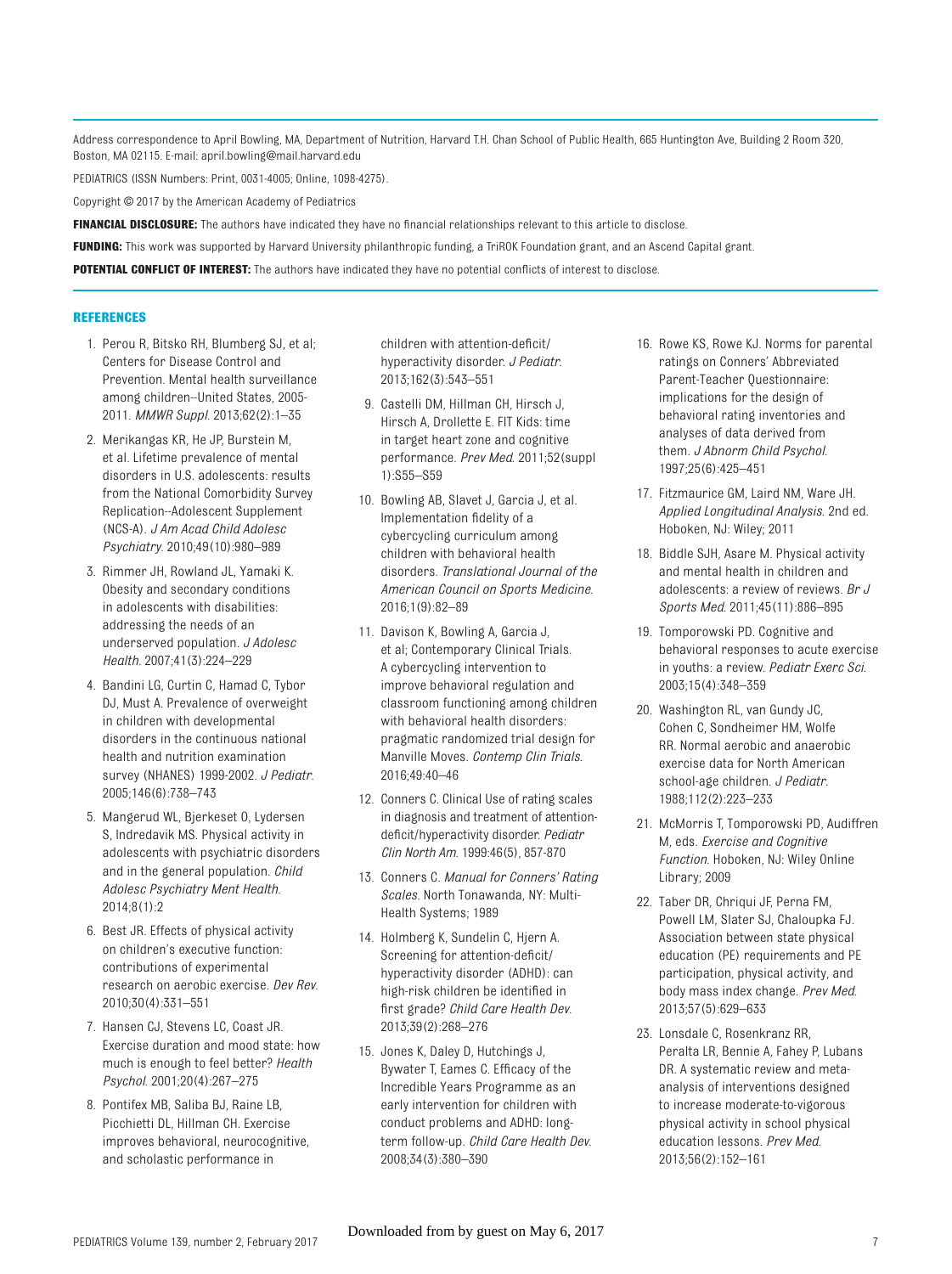# **Disorders: An RCT Cybercycling Effects on Classroom Behavior in Children With Behavioral Health**

and Kirsten Davison April Bowling, James Slavet, Daniel P. Miller, Sebastien Haneuse, William Beardslee

DOI: 10.1542/peds.2016-1985 *Pediatrics*; originally published online January 9, 2017;

| Updated Information $\&$<br><b>Services</b> | including high resolution figures, can be found at:<br>/content/early/2017/01/05/peds.2016-1985.full.html                                                                                                                                                                                           |
|---------------------------------------------|-----------------------------------------------------------------------------------------------------------------------------------------------------------------------------------------------------------------------------------------------------------------------------------------------------|
| <b>Supplementary Material</b>               | Supplementary material can be found at:<br>/content/suppl/2017/01/05/peds.2016-1985.DCSupplemental.<br>html                                                                                                                                                                                         |
| <b>References</b>                           | This article cites 19 articles, 1 of which can be accessed free<br>at:<br>/content/early/2017/01/05/peds.2016-1985.full.html#ref-list-1                                                                                                                                                             |
| <b>Citations</b>                            | This article has been cited by 1 High Wire-hosted articles:<br>/content/early/2017/01/05/peds.2016-1985.full.html#related-u<br>rls                                                                                                                                                                  |
| <b>Subspecialty Collections</b>             | This article, along with others on similar topics, appears in<br>the following collection(s):<br><b>Developmental/Behavioral Pediatrics</b><br>/cgi/collection/development:behavioral_issues_sub<br><b>Sports Medicine/Physical Fitness</b><br>/cgi/collection/sports_medicine:physical_fitness_sub |
| Permissions & Licensing                     | Information about reproducing this article in parts (figures,<br>tables) or in its entirety can be found online at:<br>/site/misc/Permissions.xhtml                                                                                                                                                 |
| <b>Reprints</b>                             | Information about ordering reprints can be found online:<br>/site/misc/reprints.xhtml                                                                                                                                                                                                               |

rights reserved. Print ISSN: 0031-4005. Online ISSN: 1098-4275. Grove Village, Illinois, 60007. Copyright  $\ddot{\odot}$  2017 by the American Academy of Pediatrics. All and trademarked by the American Academy of Pediatrics, 141 Northwest Point Boulevard, Elk publication, it has been published continuously since 1948. PEDIATRICS is owned, published, PEDIATRICS is the official journal of the American Academy of Pediatrics. A monthly



Downloaded from by guest on May 6, 2017